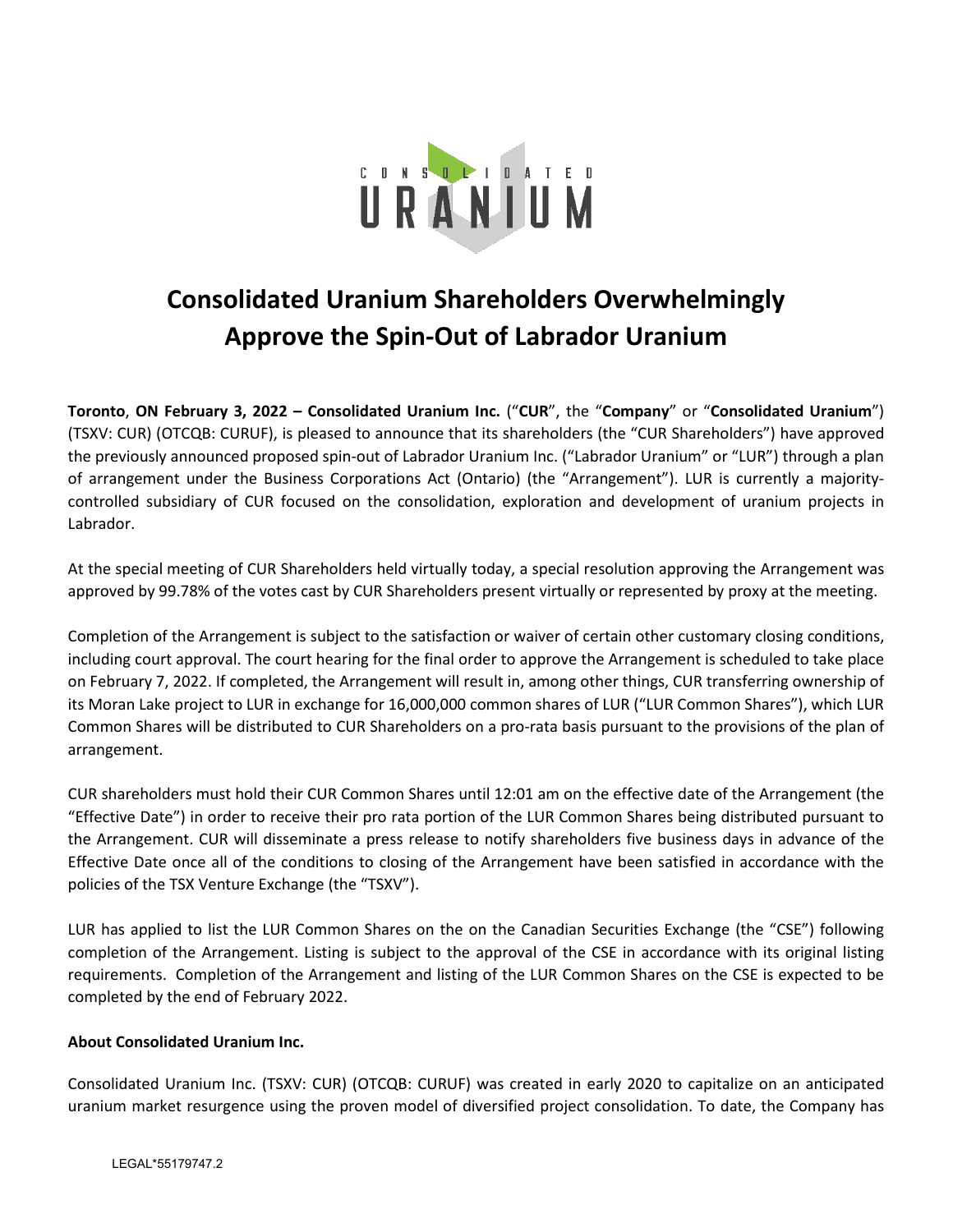acquired or has the right to acquire uranium projects in Australia, Canada, Argentina, and the United States each with significant past expenditures and attractive characteristics for development. Most recently, the Company completed a transformational strategic acquisition and alliance with Energy Fuels Inc (NYSE American: UUUU) (TSX: EFR), a leading U.S.-based uranium mining company, and acquired a portfolio of permitted, past-producing conventional uranium and vanadium mines in Utah and Colorado. These mines are currently on stand-by, ready for rapid restart as market conditions permit, positioning CUR as a near-term uranium producer.

### **For More Information, Please Contact**

**Philip Williams Chairman and CEO**  [pwilliams@consolidateduranium.com](mailto:pwilliams@consolidateduranium.com)

**Mars Investor Relations** +1 647 557 6640 [cur@marsinvestorrelations.com](mailto:cur@marsinvestorrelations.com)

## Twitter: @ConsolidatedUr www.consolidateduranium.com

Neither the TSXV nor its Regulations Services Provider (as that term is defined in policies of the TSX Venture Exchange) accepts responsibility for the adequacy or accuracy of this release.

### **Cautionary Statement Regarding "Forward-Looking" Information**

*This news release contains "forward-looking information" within the meaning of applicable Canadian securities legislation. "Forward-looking information" includes, but is not limited to, statements with respect to the completion of the Arrangement; anticipated timing for completion of the Arrangement and listing of the LUR Common Shares; and other activities, events or developments that the Company expects or anticipates will or may occur in the future. Generally, but not always, forward-looking information and statements can be identified by the use of words such as "plans", "expects", "is expected", "budget", "scheduled", "estimates", "forecasts", "intends", "anticipates", or "believes" or the negative connotation thereof or variations of such words and phrases or state that certain actions, events or results "may", "could", "would", "might" or "will be taken", "occur" or "be achieved" or the negative connotation thereof. Such forward-looking information and statements are based on numerous assumptions, including the ability of the parties to receive, in a timely manner and on satisfactory terms, necessary regulatory approvals; the ability of the parties to satisfy, in a timely manner, the other conditions to the completion of the Arrangement, the acquisitions from Altius and Mega Uranium and the listing of the LUR common shares; that general business and economic conditions will not change in a material adverse manner, that financing will be available if and when needed and on reasonable terms, and that third party contractors, equipment and supplies and governmental and other approvals required to conduct the Company's and LUR's planned exploration activities will be available on reasonable terms and in a timely manner. Although the assumptions made by the Company in providing forward-looking information or making forward-looking statements are considered reasonable by management at the time, there can be no assurance that such assumptions will prove to be accurate.*

*Forward-looking information and statements also involve known and unknown risks and uncertainties and other*  factors, which may cause actual events or results in future periods to differ materially from any projections of future *events or results expressed or implied by such forward-looking information or statements, including, among others: the*